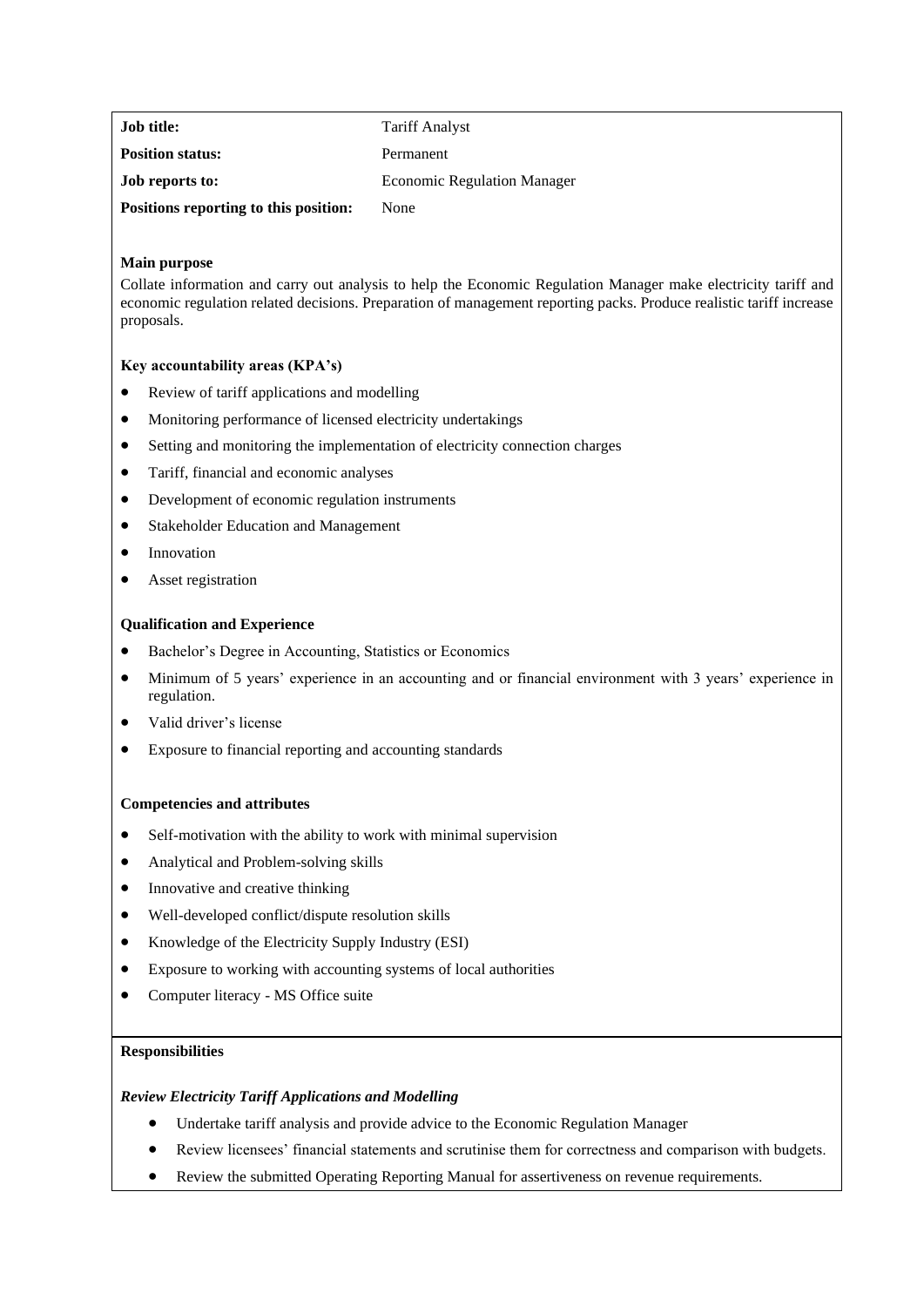- Co-ordinate the tariff review process and liaise with the licensees during the review period.
- Prepare and recommend electricity tariffs to the management for Board approval
- Prepare and submit tariff schedules for approval
- Liaise with licensees with regards to tariff application outcomes
- Inform licensees and the general public on the approved tariffs, and ensure that the approved tariffs are published on the ESERA website.
- Review financial statements and performance of licences, provide feedback on their performance, and prepare management reports on the performance of the licensed entities. (Quarterly and annually).

### *Asset Classification and Registration*

- Ensure that all electricity assets are classified and recorded correctly and provide inputs to systems of monitoring value of electricity supply
- Ensure the reliability of the submitted assets information for the Operating Reporting manual (ORM)
- Advise management on electricity assets registration matters

## *Electricity Tariffs Administration*

- Complete and correct information on licensee applications for tariff review and financial scrutiny.
- Ensure compliance to relevant financial reporting and accounting standards, as well as regulatory accounting compliance, and provide assistance in cases of non-compliance.
- Assist electricity licensees to complete the Operating Reporting Manual
- Analyse the cost of supply and revenue requirements of all licensees, i.e. generation, transmission, distribution and supply.
- Advise licensees on how to calculate electricity tariffs i.e., generation, transmission, distribution and supply.
- Provide guidance to licensees on the compilation of regulatory accounts and reports.

## *Maintenance of the Data Base*

- Ensure that data is kept and analysed for the future usage and forecasting and to do economic analysis by uploading and updating the ORM tariff and financial statement on the data base system.
- Advise management on relevant outcomes
- Keep relevant stakeholders updated on the performance of utilities

## *Tariff, Financial and Economic Analysis and Research*

- Interpret information on the influence of the ESI on the national GDP, and communicate the findings to stakeholders
- Undertake the calculation of utility benchmarks as they relate to electricity tariffs
- Coordinate economic research and studies as they relate to the electricity supply industry
- Selection and management of external consultants in undertaking projects for carrying out research or the development of economic regulation tools
- Co-ordinate the development and implementation of Economic Regulation tools for further value addition
- Build relevant models for the analysis of economic and financial data.
- Assist in the scrutiny of IPP information when and if needed.
- Advice management on the impact of the tariffs on the ESI